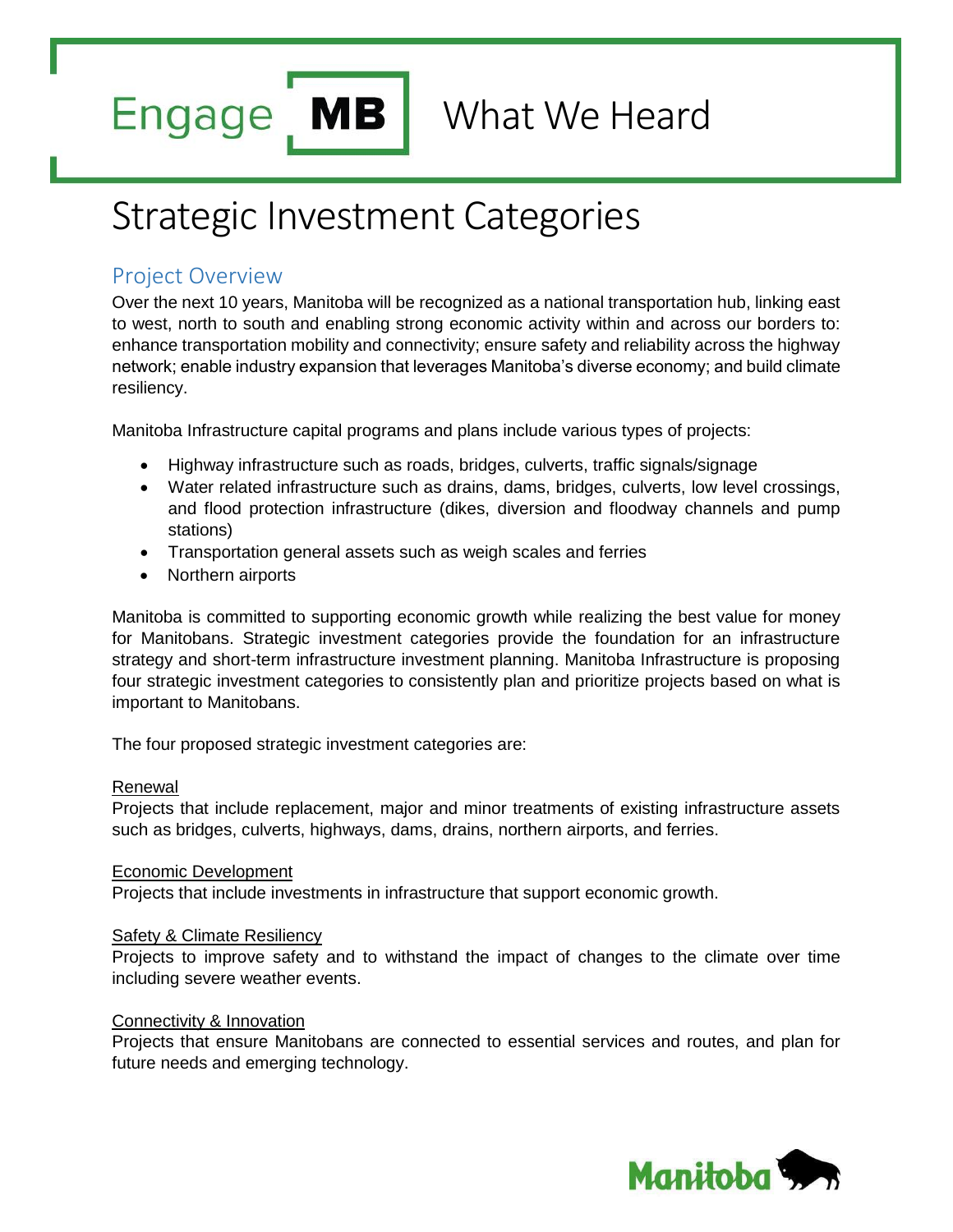The goal of this project is to continue to plan and prioritize investments in Manitoba's strategic capital infrastructure that support priorities important to Manitobans.

### Engagement Overview

This engagement asked the public and industry stakeholders for feedback on the strategic investment categories.

The public was invited to review a presentation for Strategic Investment Categories on EngageMB and then complete a survey, which was open for feedback from July 15 to August 4, 2021. In addition to the July 15, 2021 news release, the engagement was advertised through local government websites and social media. The presentation outlined the proposed strategic investment categories and gave examples of projects in each proposed category. The survey invited feedback on the four proposed categories.

## What We Heard

The EngageMB project site was visited by 1,861 people and the survey was completed by 1,553 people. Additionally, email responses were received from four stakeholder organizations: Manitoba Beef Producers, University of Winnipeg, Manitoba Association of Watersheds, and Southern Chiefs Organization.

A majority of survey respondents, 88 per cent, viewed the public presentation and 12 per cent did not view the presentation.



Some respondents who answered "no" provided further details on why they did not view the public presentation.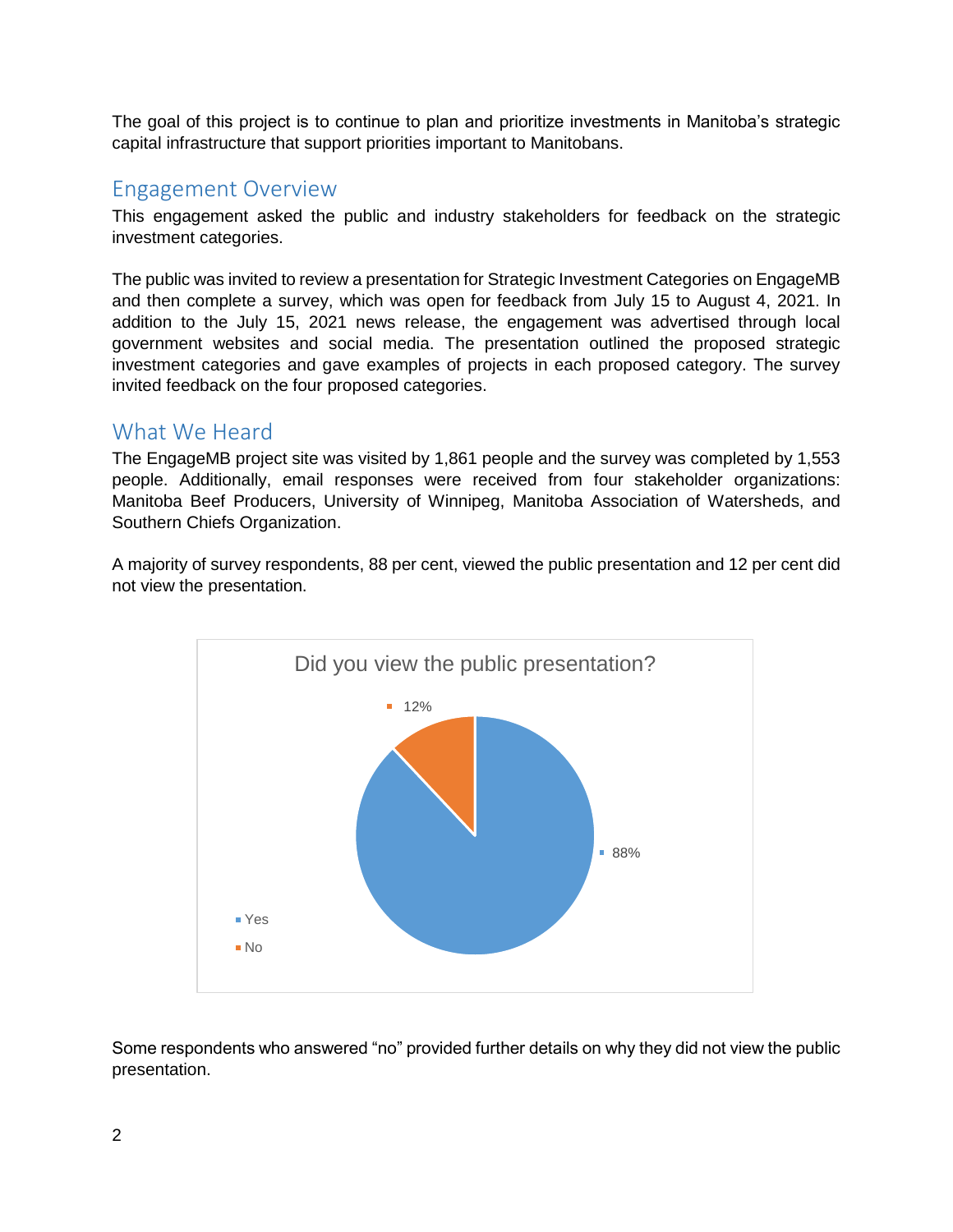Many listed more than one reason, did not provide any feedback, or expressed specific thoughts on Manitoba Infrastructure's investment strategy. Key themes identified by these respondents were:

- Did not know there was a presentation
- No time
- Could not find the presentation
- Already have enough information without the presentation
- Not interested

Among survey respondents, 83 per cent indicated that the presentation material clearly communicated why establishing strategic investment categories is required and 17 per cent did not find the materials clear.



Some respondents who answered "no" provided further details on why they did not feel the materials were clear. Many listed more than one reason, did not provide any feedback, or suggested attaching the presentation to EngageMB emails soliciting feedback. Key themes identified by these respondents were:

- More detail needed
- Did not view/could not find presentation material
- Better explanation of 'why' needed
- Lacking explanation of how the proposed categories will be used
- Climate change strategy unclear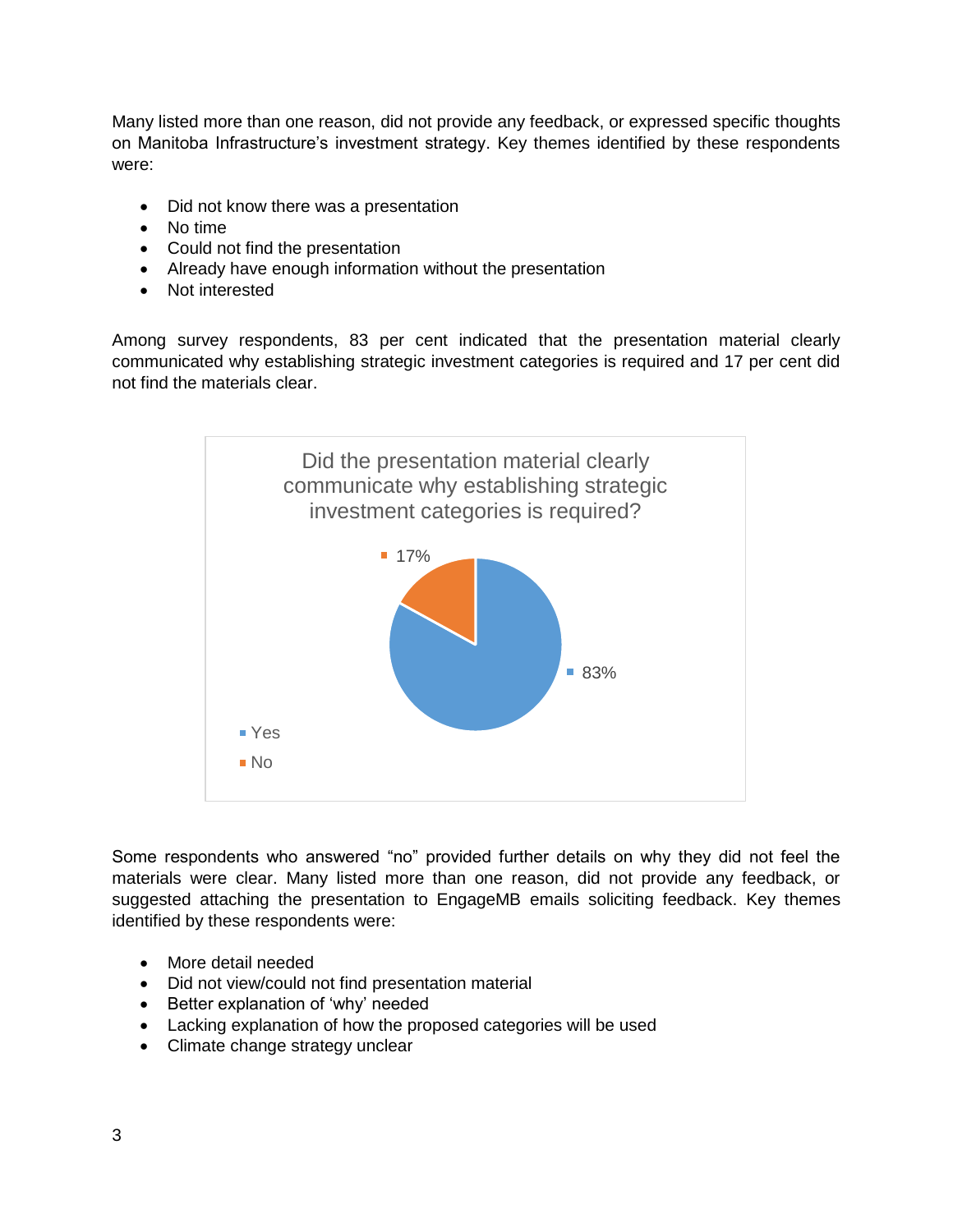Respondents were asked about the clarity of project examples in each proposed strategic investment category: Renewal, Safety and Climate Resiliency, Economic Development, Connectivity and Innovation.



Respondents were asked to comment on their interest in Manitoba's highway network. Respondents could select multiple answers.



Respondents who indicated "other" were invited to specify their background. Responses included:

- Industry stakeholders
- Business owners
- Municipal/provincial government employees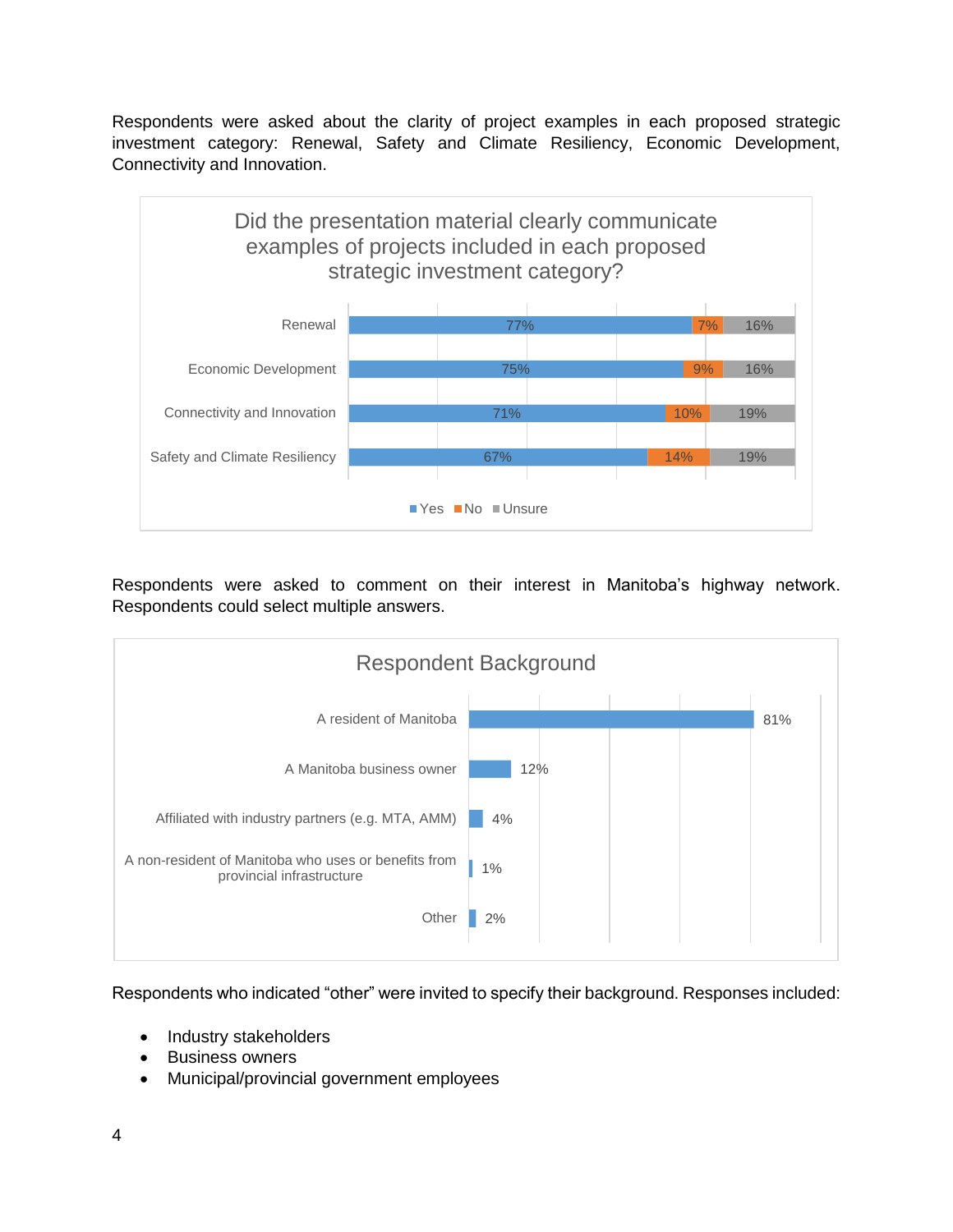Respondents were asked which of the following characteristics apply to them. Respondents were invited to select as many options as applied.

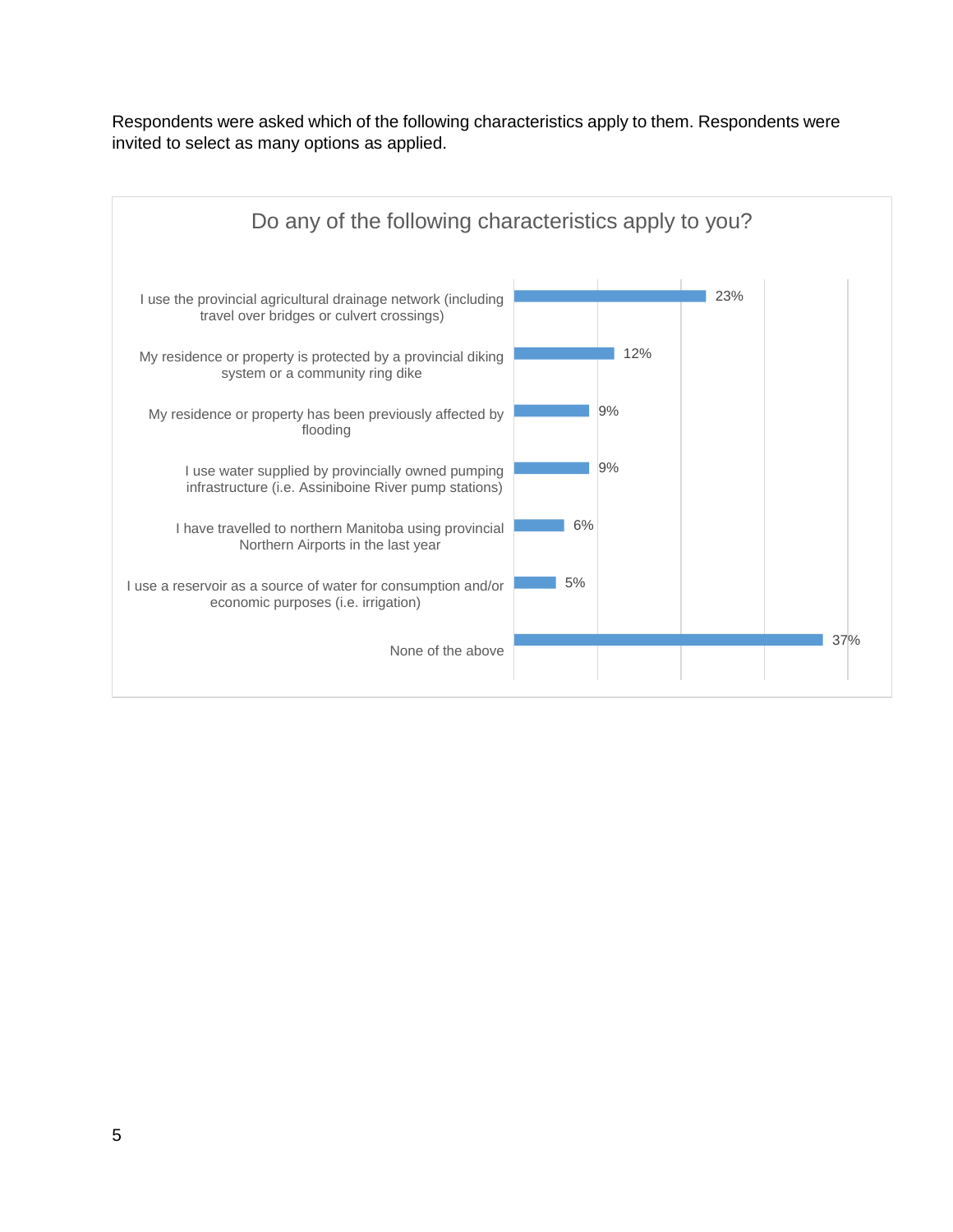Respondents were also asked how they use the Manitoba highway network. Many respondents, 55 per cent, indicated that they use Manitoba's highways for recreational travel, 29 per cent use Manitoba's highways for commuting to school or work. Other responses indicated that participants use Manitoba's highways for shipping or receiving products (8 per cent), and travel to remote regions of Manitoba using the Winter Road network (3 per cent). Respondents were invited to select as many options as applied.



Respondents who indicated "other" were invited to specify their use of Manitoba's highways. Responses included:

- Business travel
- Professional transportation/shipping (goods movement, supply chain management)
- Access to health services/medical care
- Access to town/city amenities from rural location (e.g. shopping, appointments)
- Personal travel (e.g. to cabin/second residence, visiting family)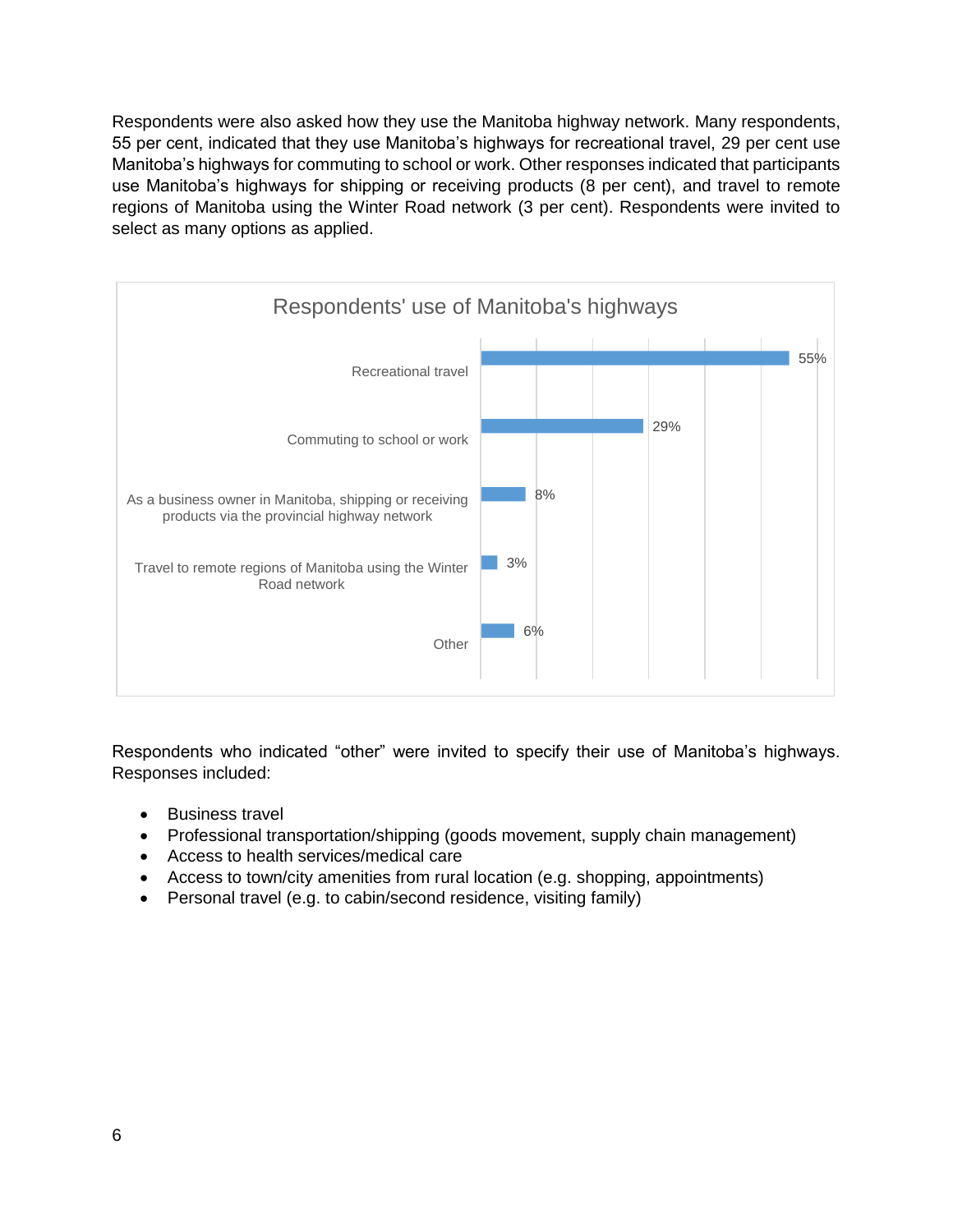Strategic investment categories provide the foundation for an infrastructure strategy and shortterm infrastructure investment planning. Respondents were asked how important the four proposed strategic investment categories are for the future of Manitoba Infrastructure (e.g. provincial highway network, northern airports, dams, drains).

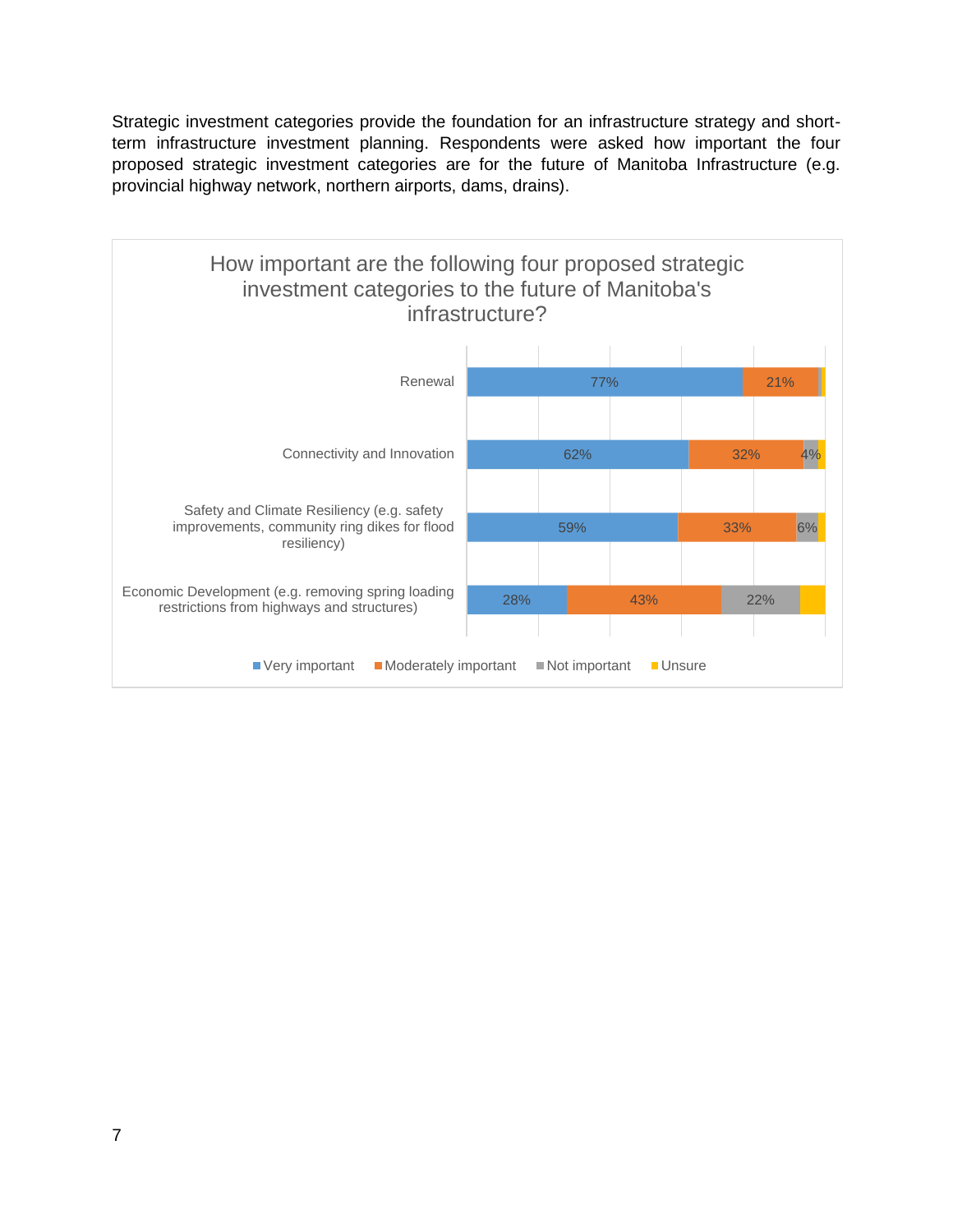

Respondents were asked if there are other strategic investment categories that should be considered.

Respondents who indicated "yes" were invited to specify other strategic investment categories that should be considered. A total of 610 responses were received, including 606 through the engagement survey and four responses received from stakeholder organizations. Responses included:

- Public/mass transit
- Electric vehicle infrastructure
- Active transportation infrastructure
- Climate change mitigation/prevention
- Environment
- Fewer signalized intersections
- Telecommunications infrastructure (broadband, cell service)
- Upgrading the Perimeter Highway to a freeway
- Addressing concerns about specific highways
- Improved Indigenous involvement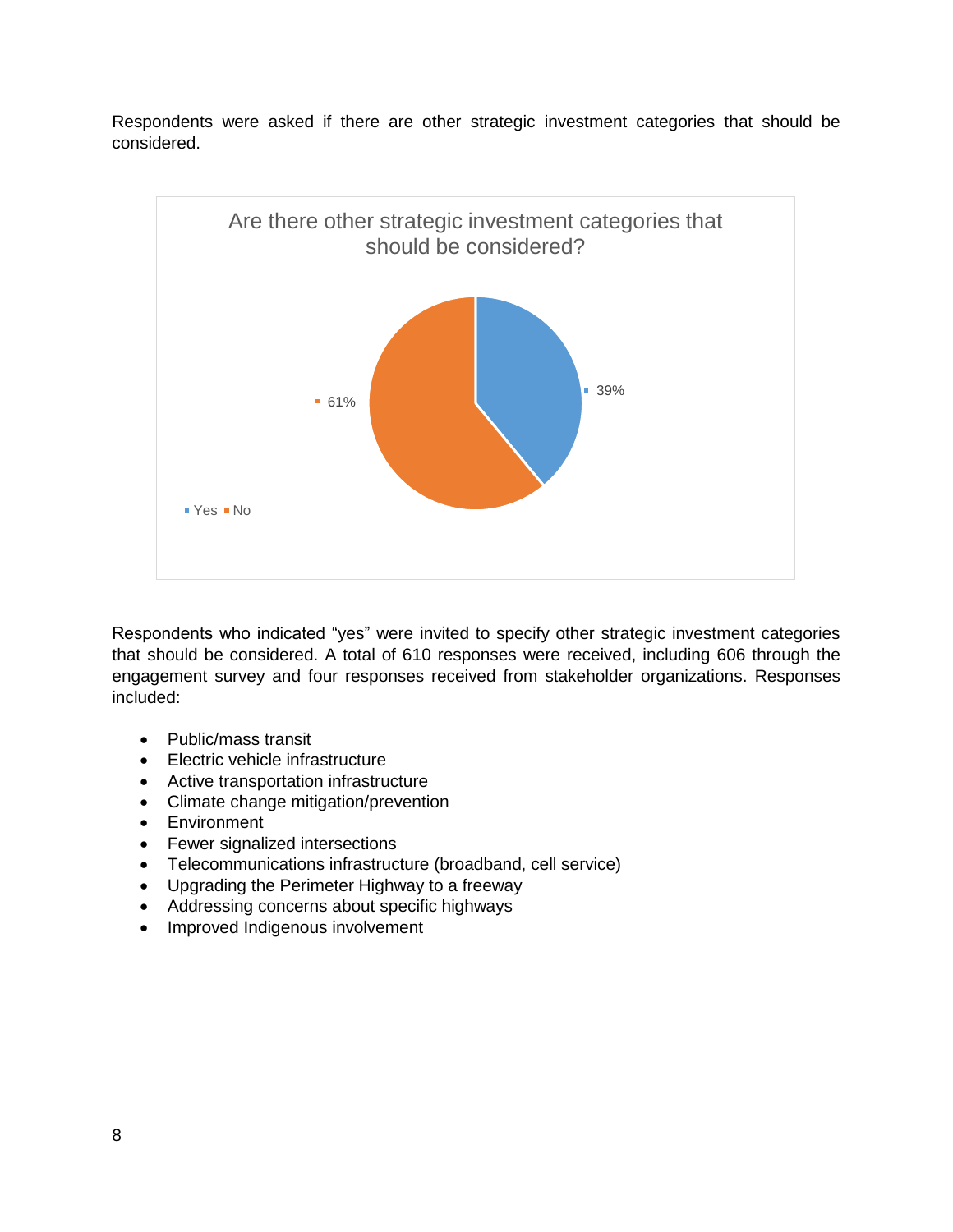Strategic investment categories are needed to ensure consistency in the planning and prioritization of projects and we want to learn what is most important to Manitobans. Respondents were asked to rank the proposed investment categories in order of priority. Results are expressed as average ranks.

- Renewal 1.98
- Safety & Climate Resiliency 2.39
- Connectivity & Innovation 2.73
- Economic Development 2.90

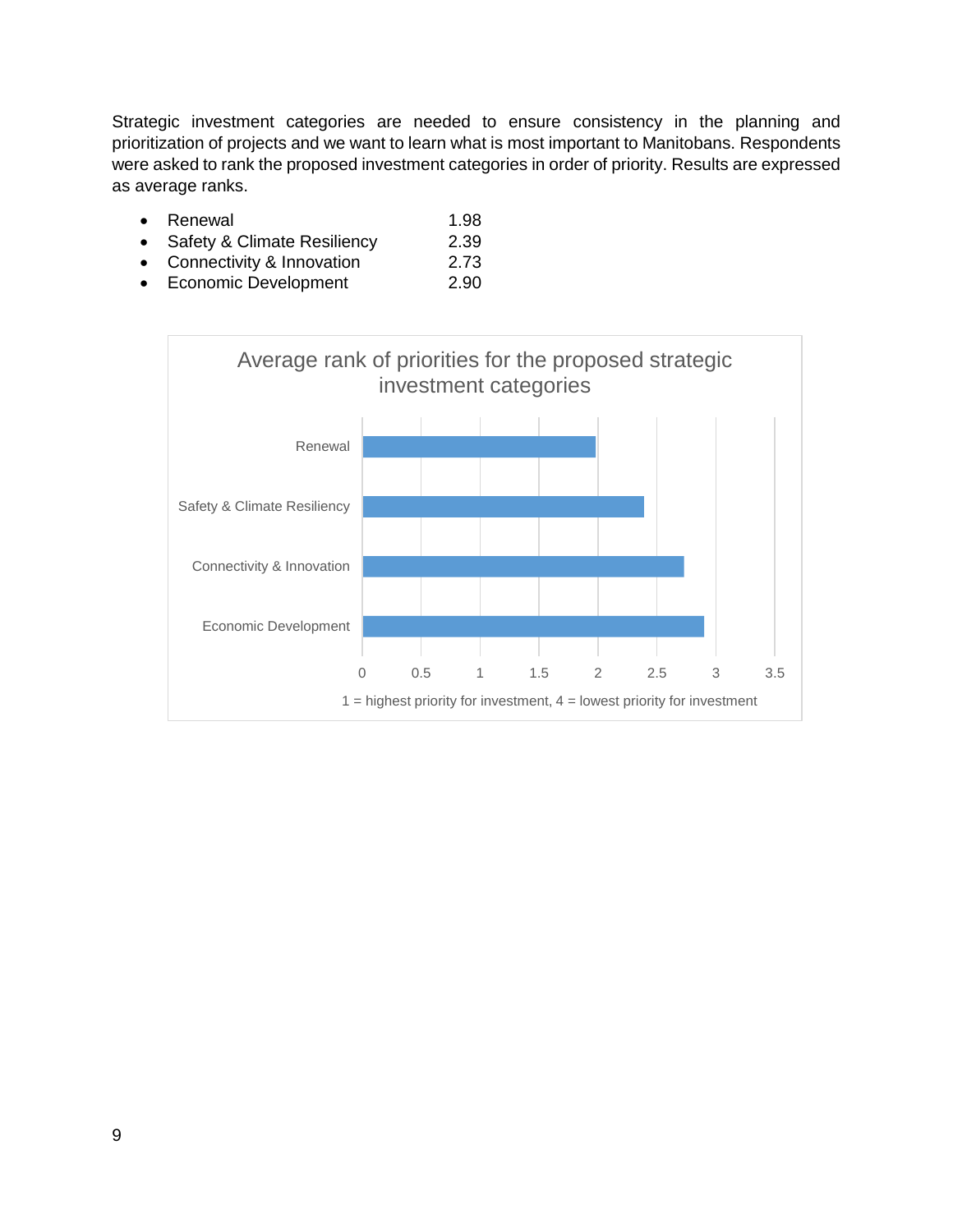Respondents were also provided the opportunity to provide general comments and feedback. A total of 596 responses were received, many of which did not include any further feedback. Feedback was analyzed and grouped according to key themes that emerged, with many responses including more than one theme. Responses that were mentioned in 10 instances or fewer are not reported. Themes are in order from highest to lowest number of mentions.

| <b>Key Themes</b>                                                                      |
|----------------------------------------------------------------------------------------|
| Request to address an issue with specific highway/provincial infrastructure            |
| Focus on renewal/fix the infrastructure we already have                                |
| Climate/environment                                                                    |
| Other (including comments on non-provincial infrastructure, politics)                  |
| Comments regarding the survey (positive and negative)                                  |
| Traffic flow (twinning, passing lanes, bypasses)                                       |
| Freeway standard (interchanges, overpasses, fewer signals)                             |
| Be more proactive/forward thinking                                                     |
| Greater rural/remote focus needed                                                      |
| Public transportation/transit                                                          |
| Northern infrastructure/development                                                    |
| Economic development/business attraction                                               |
| Sustainability/longer lasting infrastructure                                           |
| Reduce emissions/improve alternate fuel options                                        |
| Active transportation                                                                  |
| More details needed                                                                    |
| Electric vehicle infrastructure                                                        |
| Rail (including light rail)                                                            |
| Improved water stewardship/wetlands                                                    |
| Manitoba transportation hub(s) (including CentrePort)                                  |
| Construction techniques/infrastructure quality                                         |
| Less auto-centric planning                                                             |
| Budget/debt/return on investment (ROI)/comments on ranking or prioritizing<br>projects |
| All-weather roads                                                                      |
| General support of the identified categories                                           |